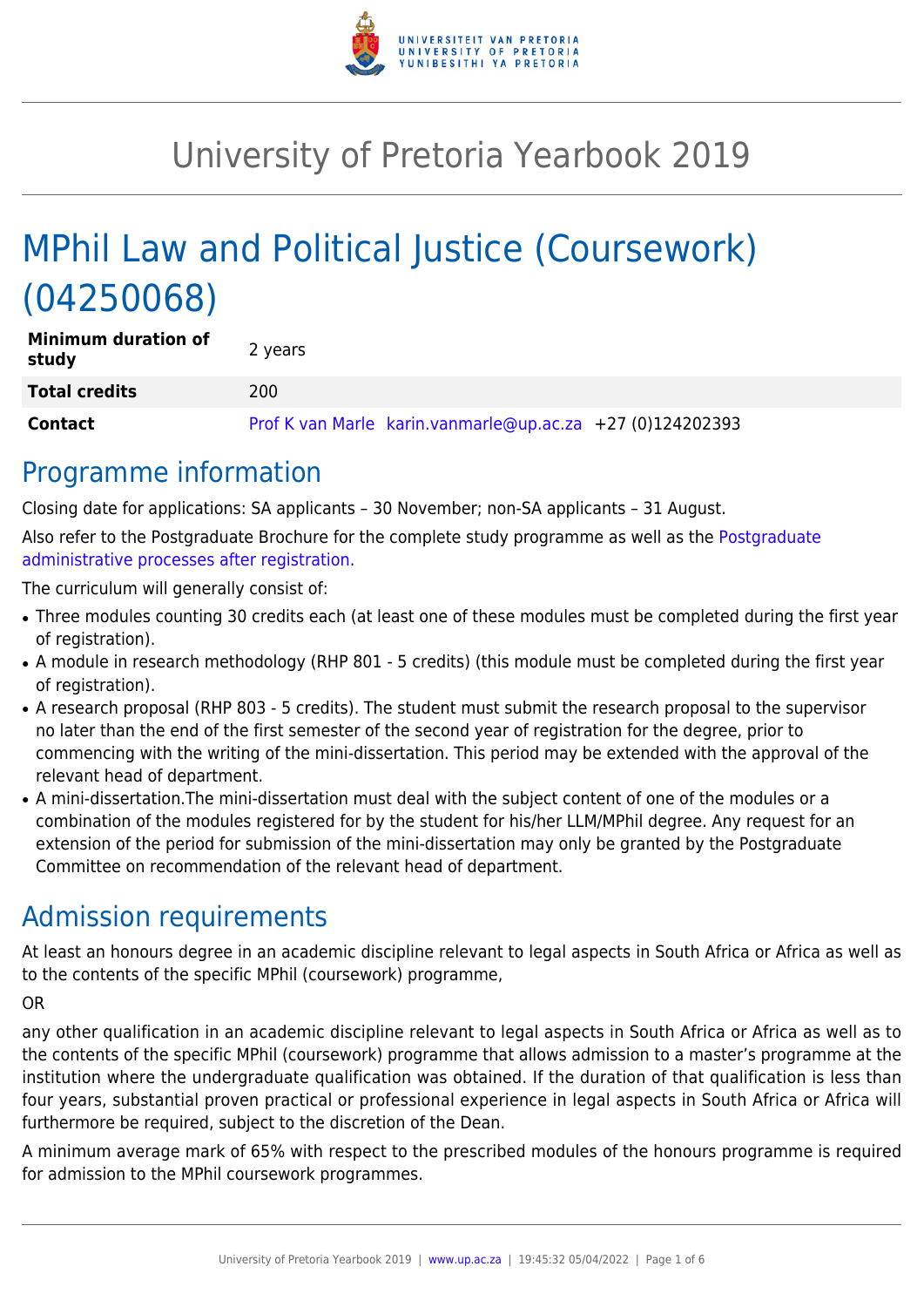

Where an average of below 65% is achieved, the student may be admitted on recommendation of the relevant head of department after consultation with the programme coordinator and consideration of other merits (eg relevant professional experience; the applicant's performance in undergraduate modules related to the particular MPhil; the candidate's performance in independent research essays or similar components) and/or an admission examination.

Linguistic competence, primarily in English; foreign applicants who did not complete undergraduate studies through the medium of English must show proof of competence in English at a minimum average level of 6 out of 10 for IELTS or a minimum total score of 83 in TOEFL calculated as follows: reading 21, listening 17, speaking 23 and writing 22. In any other instance where there is doubt as to the English linguistic competence of an applicant, the Dean may require the same proof as prescribed for foreign applicants.

Foreign qualifications are subject to SAQA evaluation. (Some MPhil coursework programmes or modules as indicated in the yearbook may only be available to students who hold a relevant South African qualification.)

Even though a student may comply with the above requirements, the Dean may, on the recommendation of the head of department presenting a specific degree or module, refuse to accept a prospective student for any MPhil programme if such a student's performance in the chosen modules or field of study during undergraduate study was not satisfactory. Alternatively, the Dean could set additional requirements with a view to admission.

An admission examination may also be required in respect of a particular programme or module.

## Other programme-specific information

## **Mini-dissertation**

- The mini-dissertation must comprise 13 000 15 000 words including footnotes but excluding the list of contents and the bibliography.
- The examination copies of the mini-dissertation, to send out to the external examiners, must be submitted to Student Administration not later than the end of October for the Autumn Graduation Ceremony, end of April for the Spring Graduation Ceremony. A final electronic version must be submitted to Student Administration on or before 15 February for the Autumn Graduation Ceremony, 15 July for the Spring Graduation Ceremony after the evaluation of the examination copies of the mini-dissertation to comply with degree requirements.

## Examinations and pass requirements

In the event of having failed all modules during a particular year of study, a student will only be allowed to continue with his/her studies with the consent of the Postgraduate Committee.

Although no supplementary examination will be granted with regard to LLM and MPhil modules, the General Regulations and rules apply with regard to special and ancillary examinations.

## Research information

The relevant head of department must recommend a supervisor and title for a mini-dissertation and these must be approved by the Postgraduate Committee. The mini-dissertation must be assessed and finalised as set out in the Faculty Board-approved LLM/MPhil Policy Document of the Faculty.

Mini-dissertations, where required, must be submitted in the format determined by the supervisor and approved by the Postgraduate Committee. The supervisor may likewise, subject to the approval of the Postgraduate Committee, also determine the research topic and the scope of the proposed research. (Refer to the [Faculty of](http://www.up.ac.za/media/shared/10/ZP_Files/faculty-regulations-for-the-mini-dissertation.zp124872.pdf)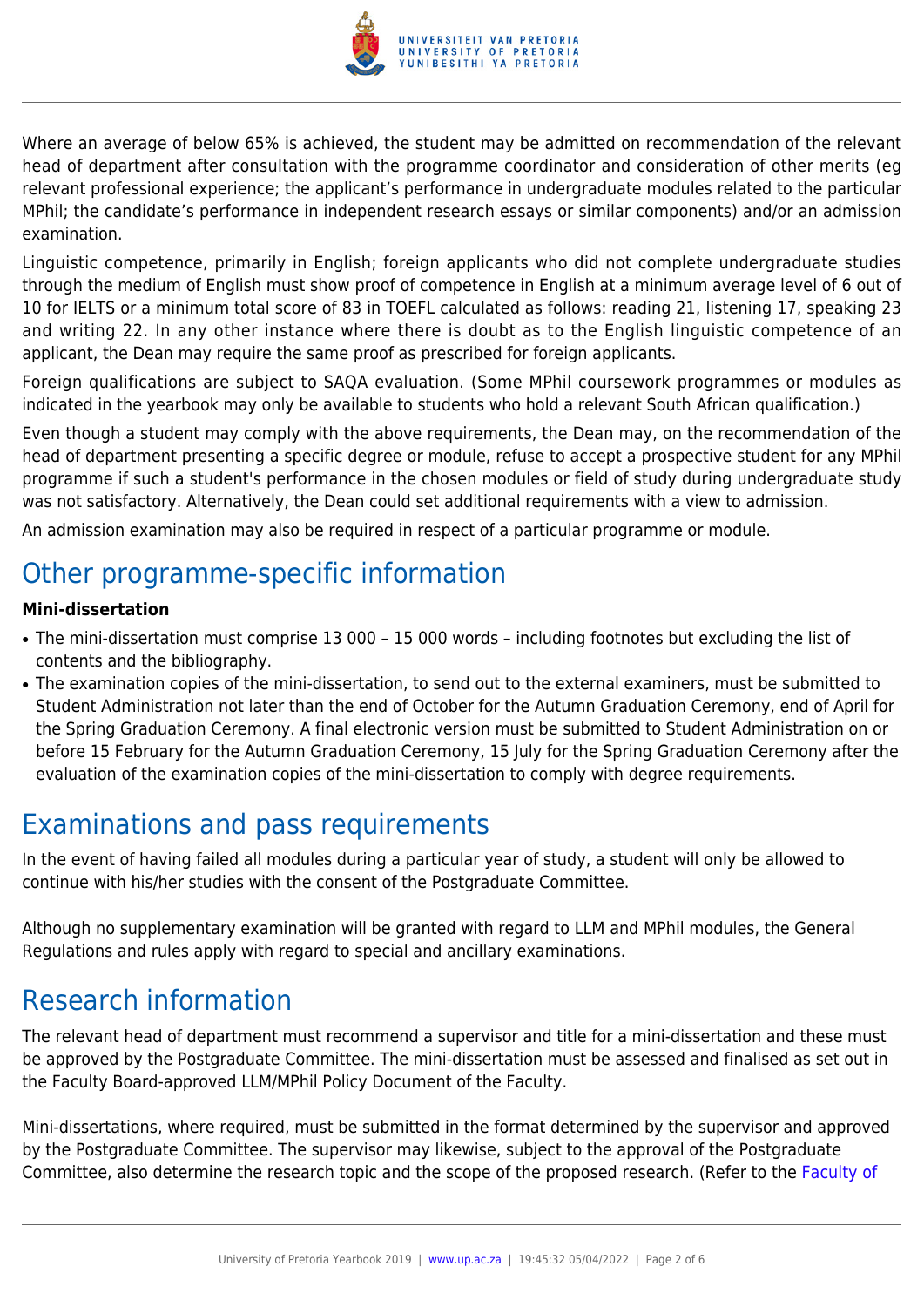

[Law regulations regarding mini-dissertations](http://www.up.ac.za/media/shared/10/ZP_Files/faculty-regulations-for-the-mini-dissertation.zp124872.pdf) and also [Postgraduate administrative processes brochure for the](http://www.up.ac.za/media/shared/10/ZP_Files/post-graduate-administrative-processes-brochures-for-the-faculty-web.zp124870.pdf) [Faculty](http://www.up.ac.za/media/shared/10/ZP_Files/post-graduate-administrative-processes-brochures-for-the-faculty-web.zp124870.pdf))

## Pass with distinction

For the degree to be awarded with distinction a student must obtain an average of at least 75% for all the coursework modules, as well as a minimum of 75% for the mini-dissertation. The modules must have been written for the first time.

## General information

## **Period of registration**

The duration of the programme will in general be four semesters (2 years) but may be completed within two semesters (1 year) where possible, subject to fulfilment of all the requirements for the degree and payment of the full amount prescribed for the MPhil degree. Programmes may also be structured to allow for one year of study only. The one- or two-year period may only be extended by the Postgraduate Committee on recommendation of the relevant head of department based on good reason shown and if it is clear that the student will be able to complete the programme in a further year of study.

### **Language of tuition**

The official language of tuition is English. However, should circumstances allow it, a master's module may be presented in Afrikaans. The Dean, in consultation with the relevant head of department, determines the language of tuition.

### **Limiting of modules on offer in a particular academic year and availability to foreign students**

The Dean may on recommendation of the relevant head of department limit the number of students to be allowed to register for any MPhil programme or module. Where such limitation applies, prospective students must be informed about the limitation when they apply. Where the Dean allows such a limitation, the relevant head of department must, in consultation with the relevant programme coordinator, select students who otherwise comply with the admission requirements for an MPhil coursework degree, according to the following selection guidelines:

- 1. General academic performance in the undergraduate degree; specific academic performance in undergraduate degree module(s) directly related to the particular MPhil; and academic performance in independent research essays or similar components.
- 2. Any academic qualifications other than the prescribed undergraduate degree.
- 3. Relevant practical experience and training.
- 4. Diversity.
- 5. Whether the relevant MPhil is the applicant's first choice.
- 6. Where an admission examination is prescribed, the results of such examination may be considered in addition to the above criteria.
- 7. Date on which a complete application was received (only complete applications will be considered incomplete applications will be set aside and will not be considered until a complete application is received).

Where applicants satisfy the criteria set out above, applicants will in general be accepted on a date-of-receipt order of preference.

## **Re-registration for modules**

A student may not register more than twice for the same module. In order to pass a module the student must obtain a final mark of 50%.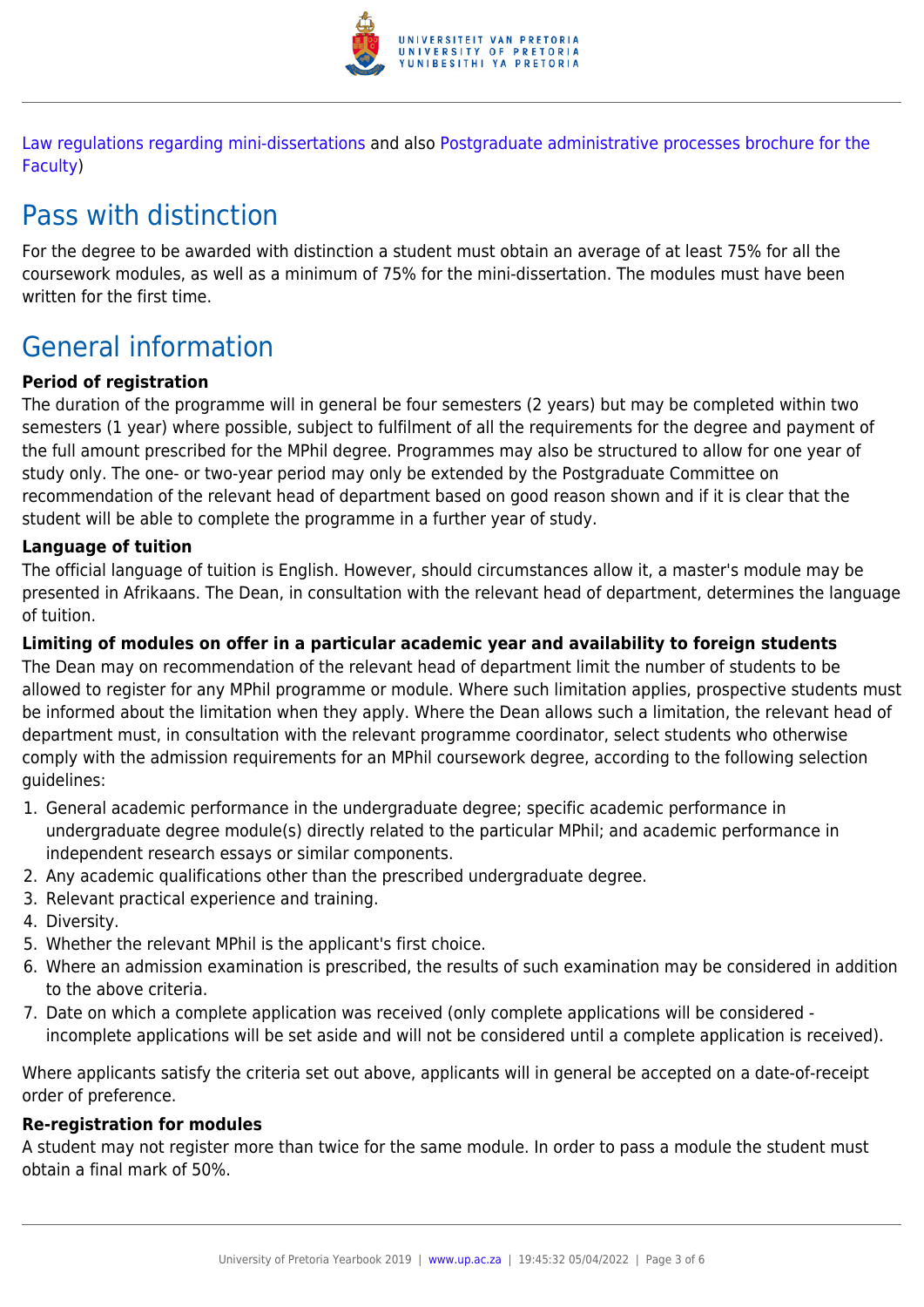

## Curriculum: Year 1

**Minimum credits: 100**

## **Core modules**

## **Global perspectives on law, justice and development 802 (LRD 802)**

| <b>Module credits</b>         | 30.00                          |
|-------------------------------|--------------------------------|
| <b>Prerequisites</b>          | No prerequisites.              |
| <b>Contact time</b>           | 2 lectures per week            |
| <b>Language of tuition</b>    | Module is presented in English |
| <b>Department</b>             | Jurisprudence                  |
| <b>Period of presentation</b> | Semester 1 or Semester 2       |

#### **Module content**

This module deals with the following aspects:

- (a) Post-structural/postmodern legal theory
- (b) Post-colonial legal theory
- (c) Feminist legal theory
- (d) Application within a developmental context

### **Post-apartheid jurisprudence 801 (PAJ 801)**

| <b>Module credits</b>         | 30.00                          |
|-------------------------------|--------------------------------|
| <b>Prerequisites</b>          | No prerequisites.              |
| <b>Contact time</b>           | 2 lectures per week            |
| <b>Language of tuition</b>    | Module is presented in English |
| <b>Department</b>             | Jurisprudence                  |
| <b>Period of presentation</b> | Semester 1                     |
|                               |                                |

#### **Module content**

This module deals with the following aspects:

- (a) Transformative constitutionalism
- (b) Post-apartheid jurisprudence
- (c) Law, memory, reconciliation and reparation

## **Research methodology 801 (RHP 801)**

| <b>Module credits</b>      | 5.00                           |
|----------------------------|--------------------------------|
| <b>Prerequisites</b>       | No prerequisites.              |
| <b>Contact time</b>        | 8 seminars or block sessions   |
| <b>Language of tuition</b> | Module is presented in English |
| <b>Department</b>          | Law Deans Office               |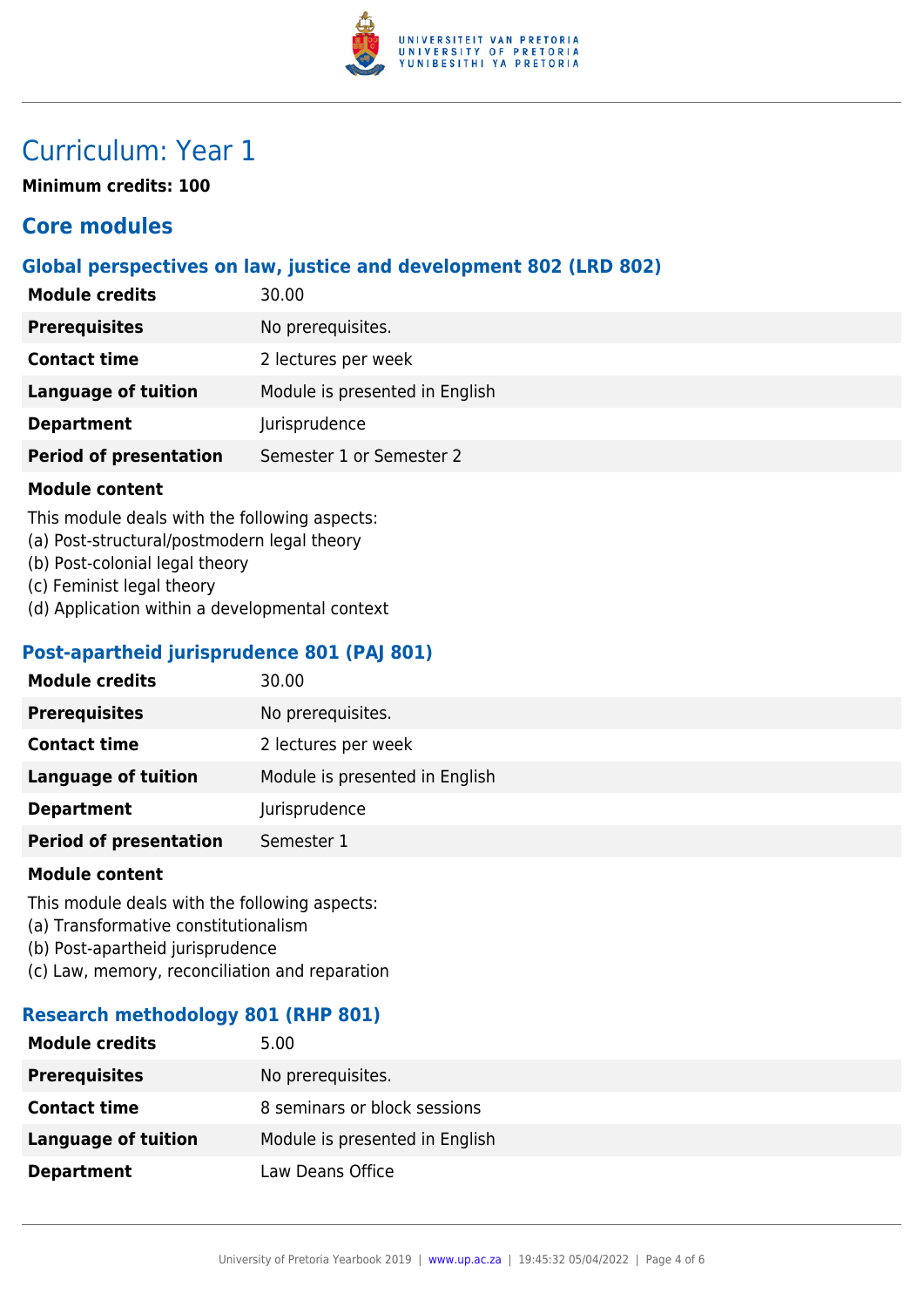

## **Period of presentation** Semester 1 or Semester 2

### **Module content**

- (a) Planning and organising a research project
- (b) Drafting a research proposal: Hypotheses and research question
- (c) Theory in research and methodological approaches to legal research
- (d) Language
- (e) Citation and ethics of citation
- (f) Drafting of chapters and presentation